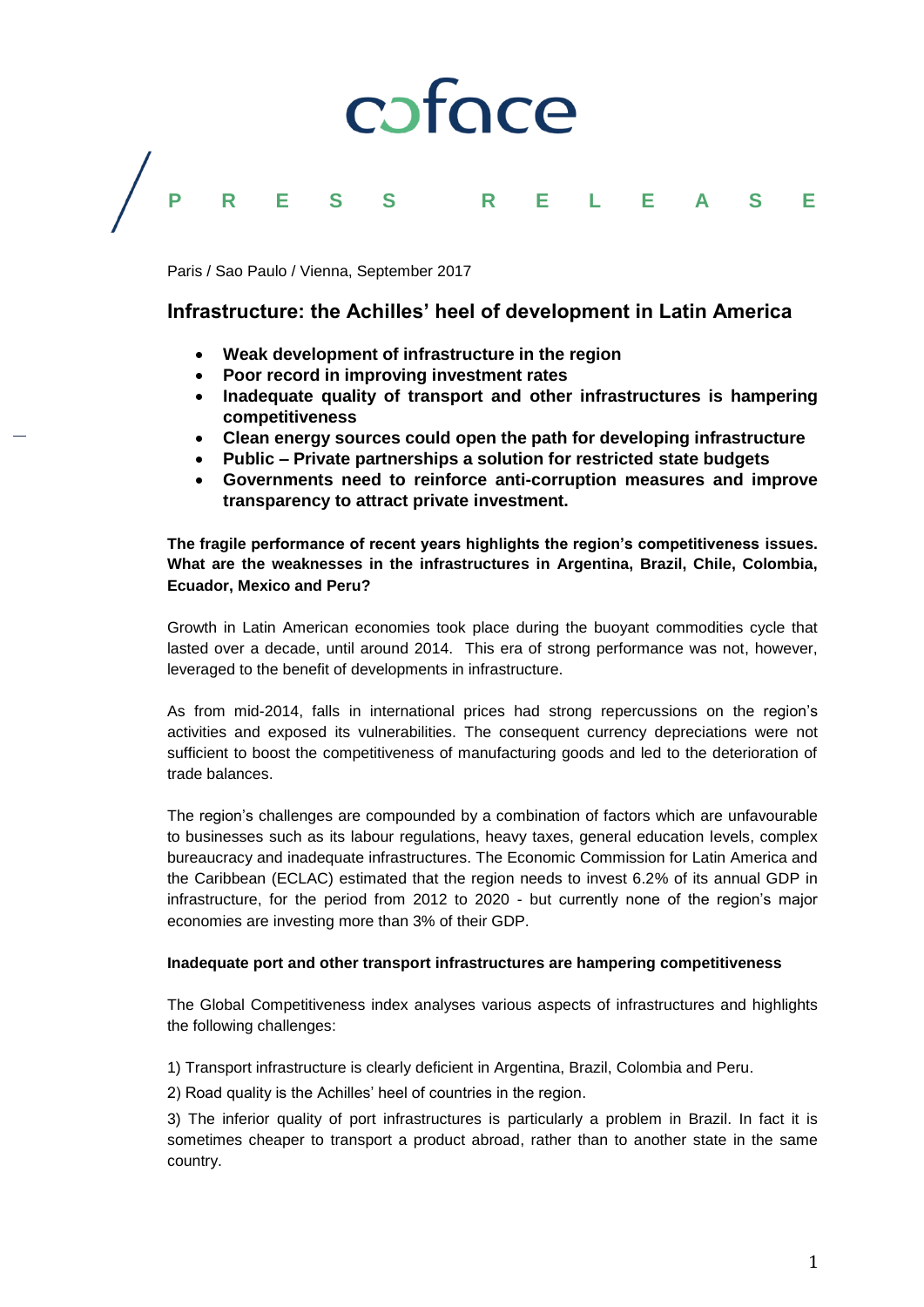

#### **Quality of transport infrastructure 2016 - 2017 (ranking 138 countries)**

Source: World Economic Forum \*Ecuador data on railroad is not applicable



# **Clean energy infrastructures: opportunities for development**

The region's power generation is highly dependent on hydro and thermal sources although, as in other parts of the world, this reliance is expected to lose strength. While thermal energy usually implicates high costs and more pollution, the construction of hydro plants frequently faces anger from local populations due to environmental impacts. Moreover in recent years many countries have faced prolonged droughts caused by the El Niño weather phenomenon. These events have exposed the risks of relying on hydro resources.

**Chile** is one of the countries that has engaged in the development of clean energy sources. Its government has set a target to produce 20% of its electricity from non-hydro renewable resources by 2025. The cost of energy production is subsequently expected to be around a third lower than current levels. **Argentina** also has bright perspectives for renewable energies. Under the leadership of Mauricio Macri, the country has launched a renewable energy auction programme. During the first two tenders held last year, 59 projects valued at 4 billion USD were auctioned. **Example 121** edition of the report of the report of the report of the region of the region of the report of the report denotes the region of the report particle is in the region of the region of the region of the steady

# **Investment needs: PPPs an antidote to restricted government budgets**

With public expenditure under pressure, Public Private Partnerships (PPPs) have gained strength in the region. Nevertheless, lack of transparency, unattractive conditions and limited sources of funding are just some of the issues that still need to be addressed in order to boost private investments.

According to the Economist Intelligence Unit indicator for PPP environments, Chile and Colombia are the best prepared countries in Latin America for public-private partnerships. The